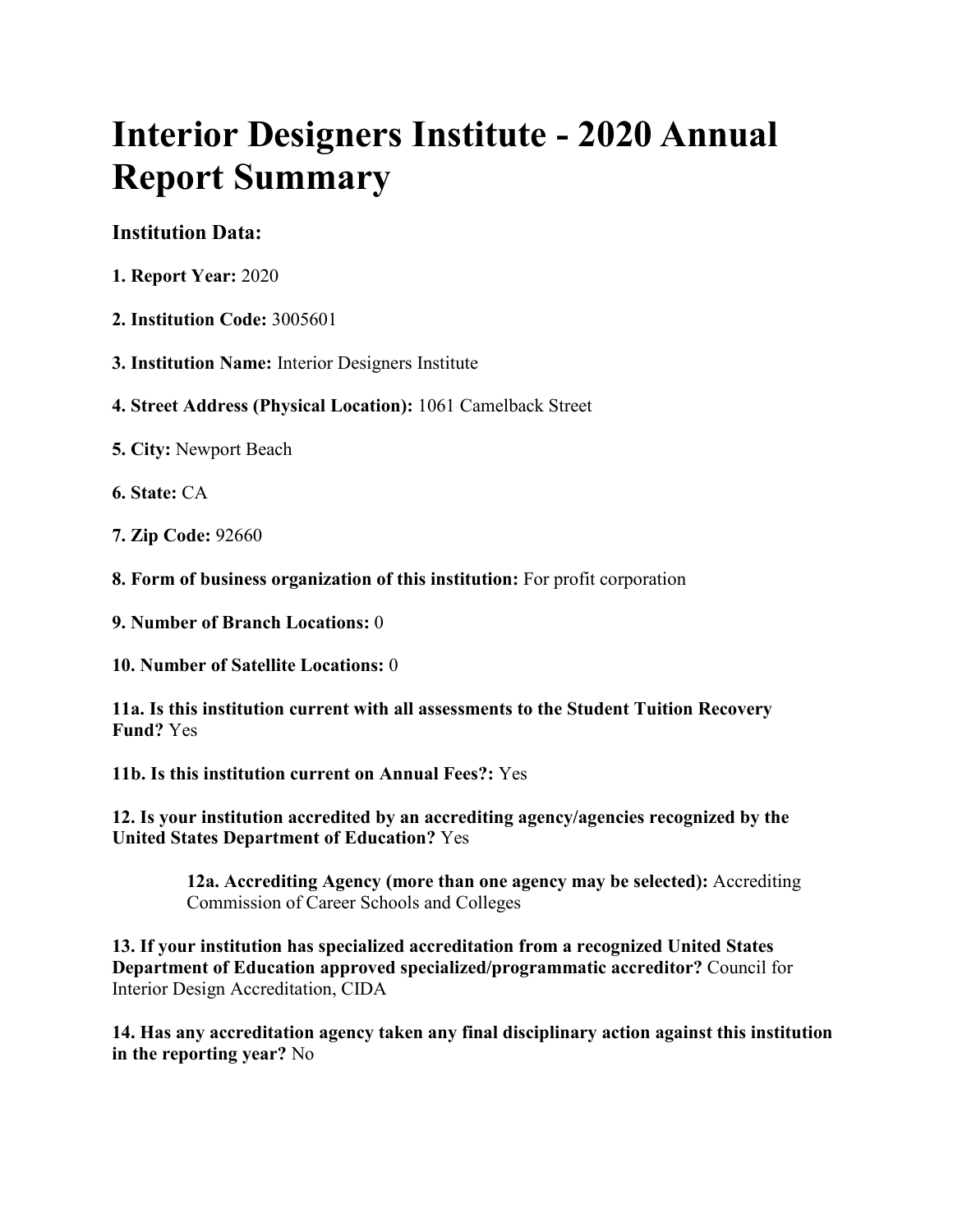**15. Does your institution participate in federal financial aid programs under Title IV of the Federal Higher Education Act? (This includes federal loans and grants)** Yes

> **15a. What is the total amount of Title IV funds received by your institution in this Reporting Year?** \$973,668.00

**16. Does your institution participate in veterans' financial aid education programs?** Yes

**16a. What is the total amount of veterans' financial aid funds received by your institution in this Reporting Year?** \$34,820.00

**17. Does your institution participate in the Cal Grant program?** No

**18. Is your institution on California`s Eligible Training Provider List (ETPL)?** No

**19. Is your institution receiving funds from the Work Innovation and Opportunity Act (WIOA) Program?** No

**20. Does your Institution participate in, or offer, any other state or federal government financial aid programs? (i.e., vocational rehab…)** No

**21. Provide the percentage of institutional income during this Reporting Year that was derived from public funding:** 42

**22. Does your Institution participate in, or offer any non-government financial aid programs? (i.e., private grants/loans, institutional grants/loans):** Yes

> **22a. You indicated "Yes" for #22, please provide the name of the financial aid programs below.:** IDI Scholarship

**23. The percentage of institutional income in the reporting year that was derived from any non-government financial aid:** 2.39

**24. Enter the most recent three-year cohort default rate reported by the U.S. Department of Education for this institution, if applicable:** 0

**25. Provide the percentage of the students who attended this institution during this Reporting Year who received federal student loans to help pay their cost of education at the school:** 31

**27. Total number of students currently enrolled at this institution. Indicate the number of students attending and/or enrolled in all programs at your institution (minus the number of students who cancelled during the cancellation period) January 1st through December 31st:** 292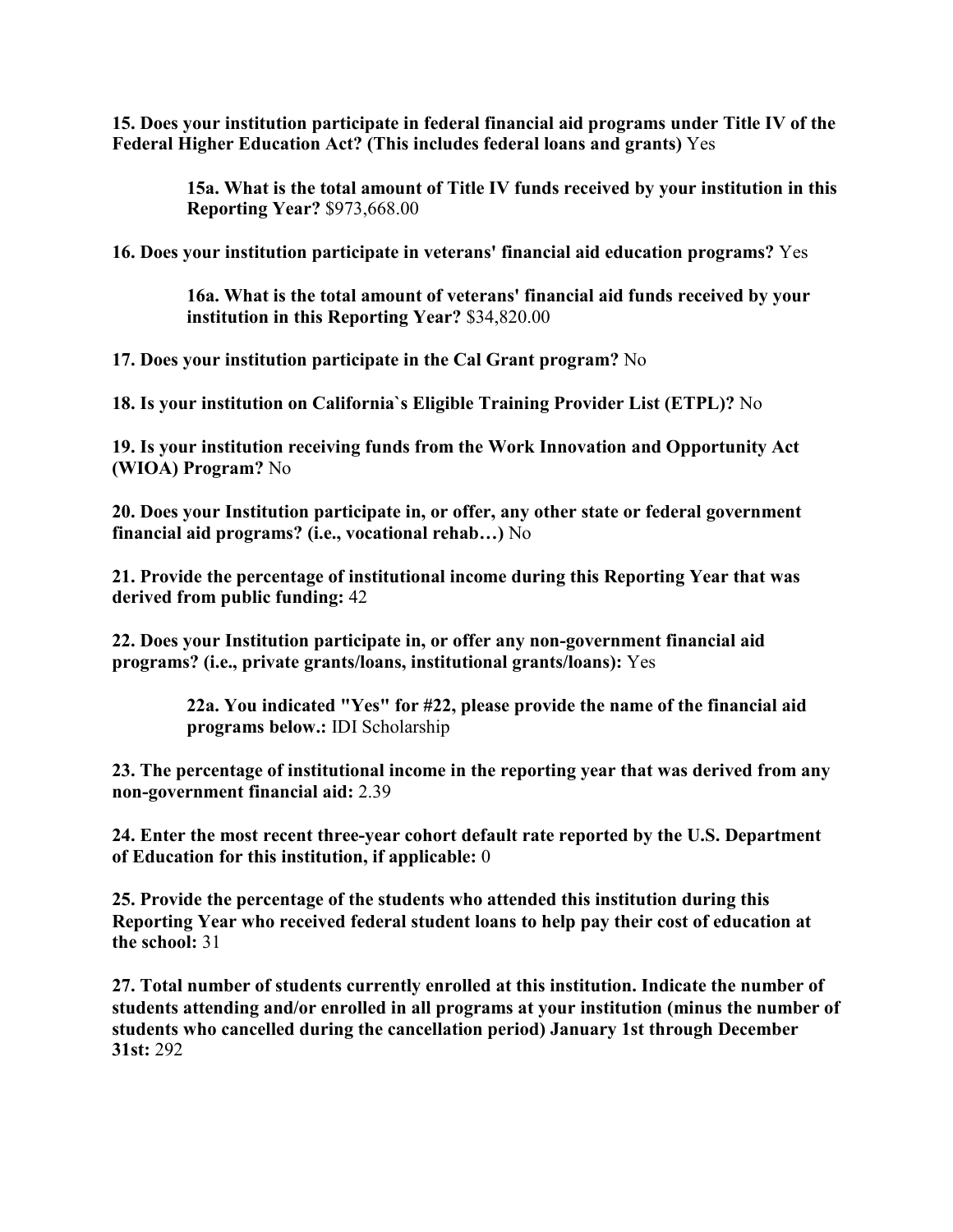**28. Number of Doctorate Degree Programs Offered? Indicate the number of Doctorate degree Programs the institution offered for the reporting year. (Number of Programs not Students):** 0

**29. Number of Students enrolled in Doctorate programs at this institution? Indicate the number of students enrolled and/or active in all Doctorate programs at your institution as of January 1st through December 31st, minus the number of students who cancelled during the cancellation period:** 0

**30. Number of Master Degree Programs Offered? Indicate the number of Master degree Programs the institution offered for the reporting year. (Number of Programs not Students):** 1

**31. Number of Students enrolled in Master programs at this institution? Indicate the number of students enrolled and/or active in all Master programs at your institution as of January 1st through December 31st, minus the number of students who cancelled during the cancellation period:** 8

**32. Number of Bachelor Degree Programs Offered? Indicate the number of Bachelor degree Programs the institution offered for the reporting year. (Number of Programs not Students):** 1

**33. Number of Students enrolled in Bachelor programs at this institution? Indicate the number of students enrolled and/or active in all Bachelor programs at your institution as of January 1st through December 31st, minus the number of students who cancelled during the cancellation period:** 58

**34. Number of Associate Degree Programs Offered? Indicate the number of Associate degree Programs offered for the reporting year. (Number of Programs not Students) :** 1

**35. Number of Students enrolled in Associate programs at this institution? Indicate the number of students enrolled and/or active in all Associate programs at your institution as of January 1st through December 31st, minus the number of students who cancelled during the cancellation period:** 124

**36. Number of Diploma or Certificate Programs Offered? Indicate the number of Diploma or Certificate Programs offered for the reporting year. (Number of Programs not Students):** 2

**37. Number of Students enrolled in diploma or certificate programs at this institution? Indicate the number of students enrolled and/or active in all diploma/certificate programs at your institution as of January 1st through December 31st, minus the number of students who cancelled during the cancellation period:** 102

**Institution's Website:** idi.edu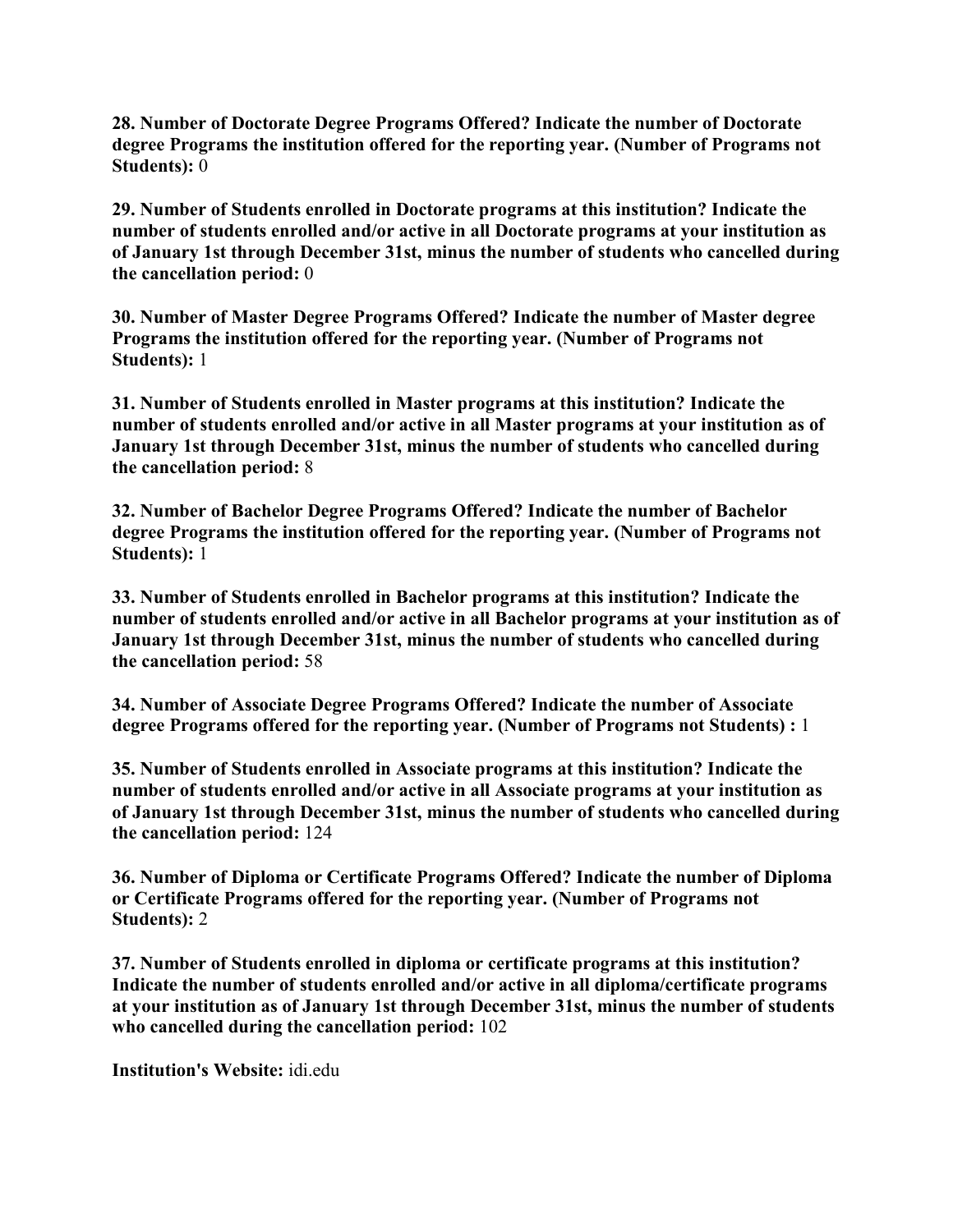[School Performance Fact Sheet](https://www.bppe.ca.gov/webapplications/annualReports/2020/document/D48E509A-494E-4B97-B223-9D43C07348D3)

[Catalog](https://www.bppe.ca.gov/webapplications/annualReports/2020/document/E6D0A63E-410A-4F99-B086-66D7DB93BEA9)

## **Program Data:**

- **1. Report Year:** 2020
- **2. Institution Code:** 3005601
- **3. Institution Name:** Interior Designers Institute
- **4. Name of Program:** Master of Interior Architecture

**5. Program Level:** Master

**6. Select the Classification of Instructional Programs (CIP) Code that applies to this educational program:** Interior Architecture.

**7. Select all Standard Occupational Classification (SOC) Codes that apply to this program:** 17-3011 - Architectural and Civil Drafters25-1031 - Architecture Teachers, Postsecondary, 25-1053 - Environmental Science Teachers, Postsecondary, 27-1014 - Special Effects Artists and Animators, 27-1021 - Commercial and Industrial Designers,

## **8. Number of Degrees, Diplomas or Certificates Awarded:** 7

**9. Total Charges for this Program:** \$22,900.00

**10. The percentage of enrolled students in the reporting year receiving federal student loans to pay for this program:** 38

**11. The percentage of graduates in the reporting year who took out federal student loans to pay for this program:** 34

**12. Number of Students Who Began the Program:** 7

**13. Number of Students Available for Graduation:** 7

**14. Number of On-time Graduates:** 7

**15. Completion Rate:** 100

**16. 150% Graduates?:** N/A

**17. 150% Completion Rate:** N/A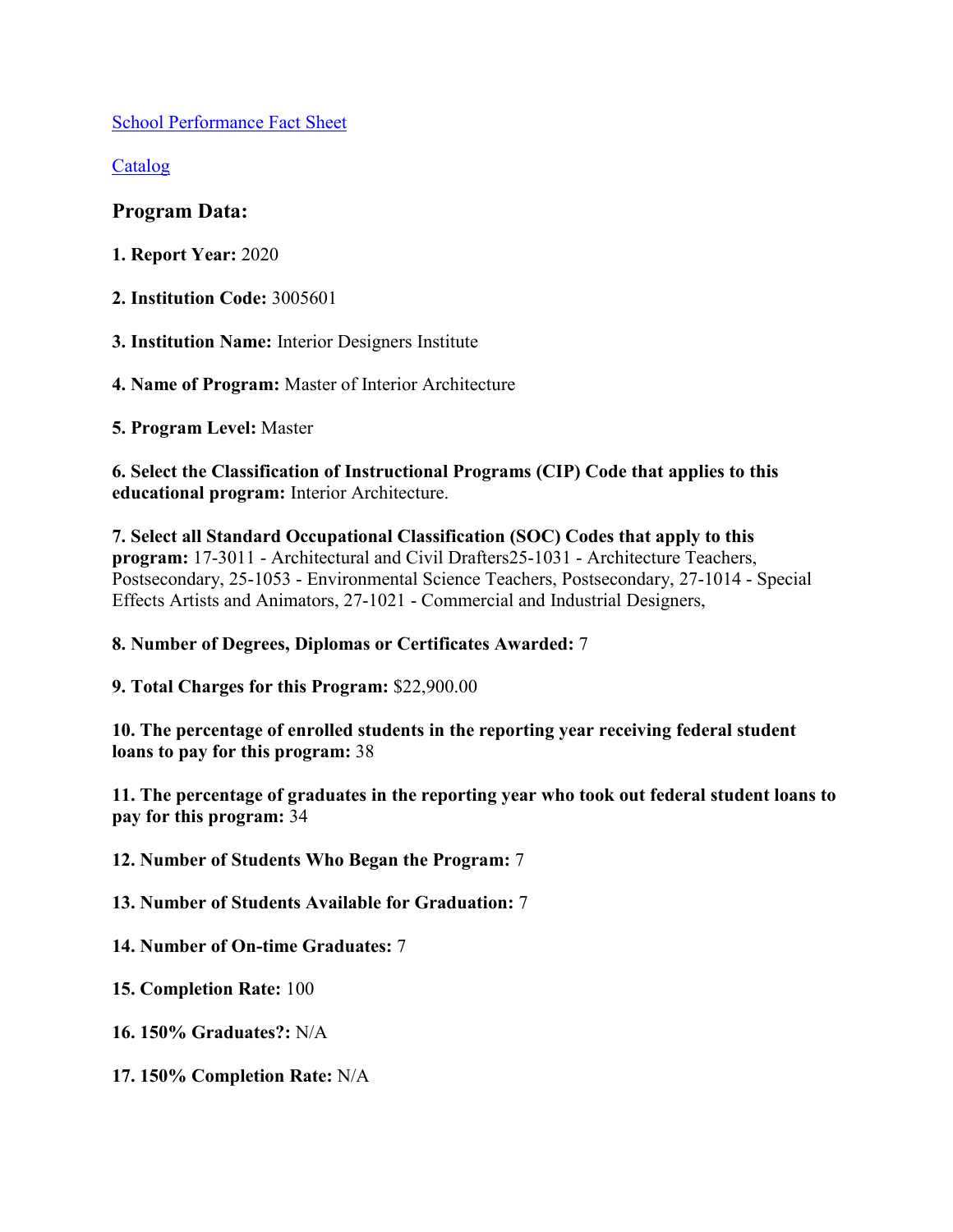**18. Is the above data taken from the Integrated Postsecondary Education Data System (IPEDS) of the United States Department of Education?:** No

**19. Graduates Available for Employment:** 7

**20. Graduates Employed in the Field:** 6

**21. Placement Rate:** 85.71

**22. Graduates employed in the field**

**22a. 20 to 29 hours per week:** 2

**22b. at least 30 hours per week:** 4

**23. Indicate the number of graduates employed**

**23a. In a single position in the field of study:** 5

**23b. In concurrent aggregated positions in the field of study (2 or more positions at the same time):** 1

**23c. Freelance/self-employed:** 2

**23d. By the institution or an employer owned by the institution, or an employer who shares ownership with the institution:** 1

**24. Does this "Program" lead to a certificate or degree related to one or more of the following allied health professionals that requires clinical training?:** No

**26. Does this educational program lead to an occupation that requires State licensing?** No

**43. Graduates Available for Employment:** 7

**44. Graduates Employed in the Field:** 6

**45. Graduates Employed in the Field Reported receiving the following Salary or Wage:**

**\$0 - \$5,000:** 0

**\$5,001 - \$10,000:** 0

**\$10,001 - \$15,000:** 0

**\$15,001 - \$20,000:** 0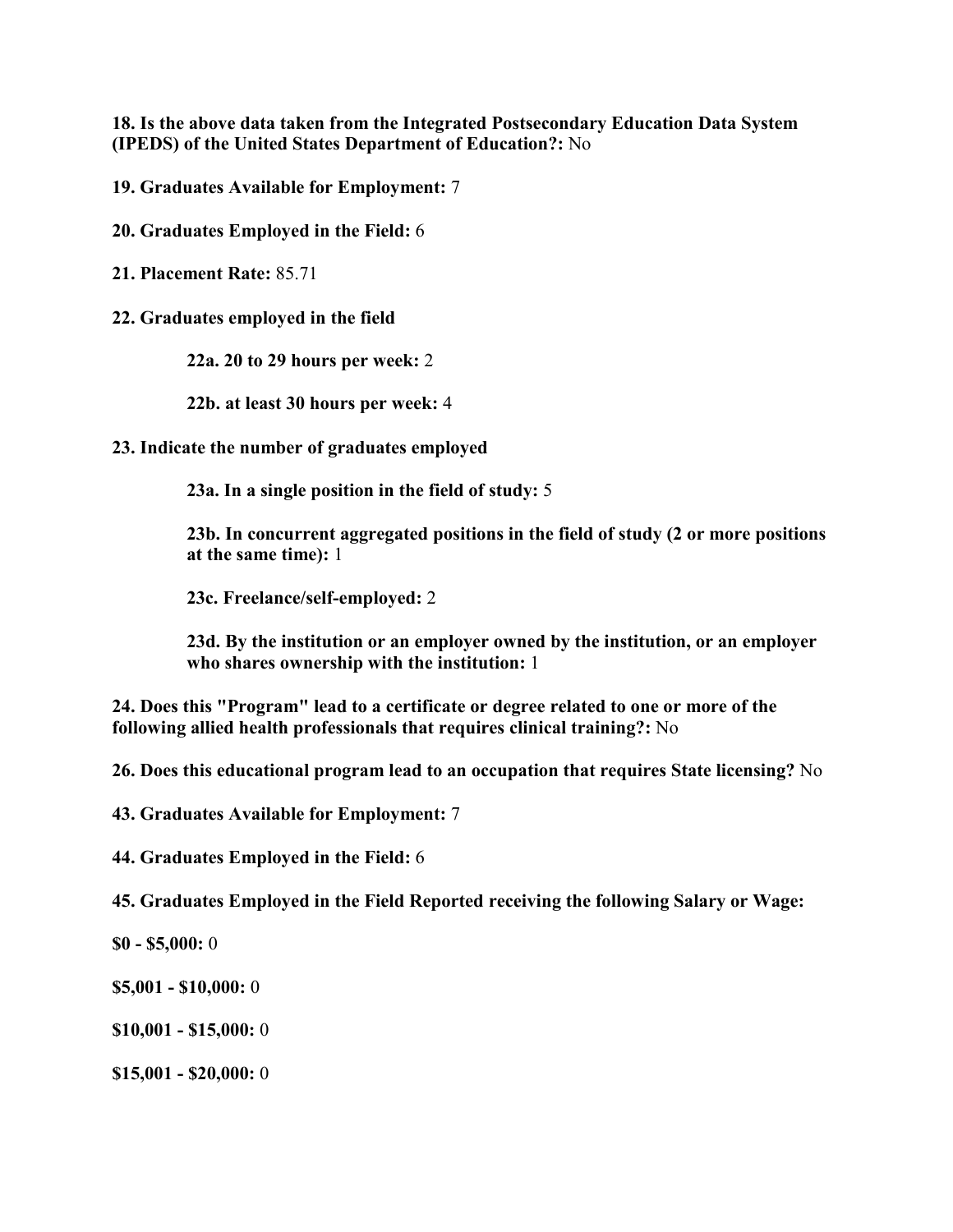- **\$20,001 - \$25,000:** 0
- **\$25,001 - \$30,000:** 0
- **\$30,001 - \$35,000:** 0
- **\$35,001 - \$40,000:** 0
- **\$40,001 - \$45,000:** 0
- **\$45,001 - \$50,000:** 0
- **\$50,001 - \$55,000:** 1
- **\$55,001 - \$60,000:** 0
- **\$60,001 - \$65,000:** 0
- **\$65,001 - \$70,000:** 1
- **\$70,001 - \$75,000:** 0
- **\$75,001 - \$80,000:** 0
- **\$80,001 - \$85,000:** 0
- **\$85,001 - \$90,000:** 0
- **\$90,001 - \$95,000:** 0
- **\$95,001 - \$100,000:** 0
- **Over \$100,000:** 0
- **1. Report Year:** 2020
- **2. Institution Code:** 3005601
- **3. Institution Name:** Interior Designers Institute
- **4. Name of Program:** Associate of Arts Degree in Interior Design
- **5. Program Level:** Associate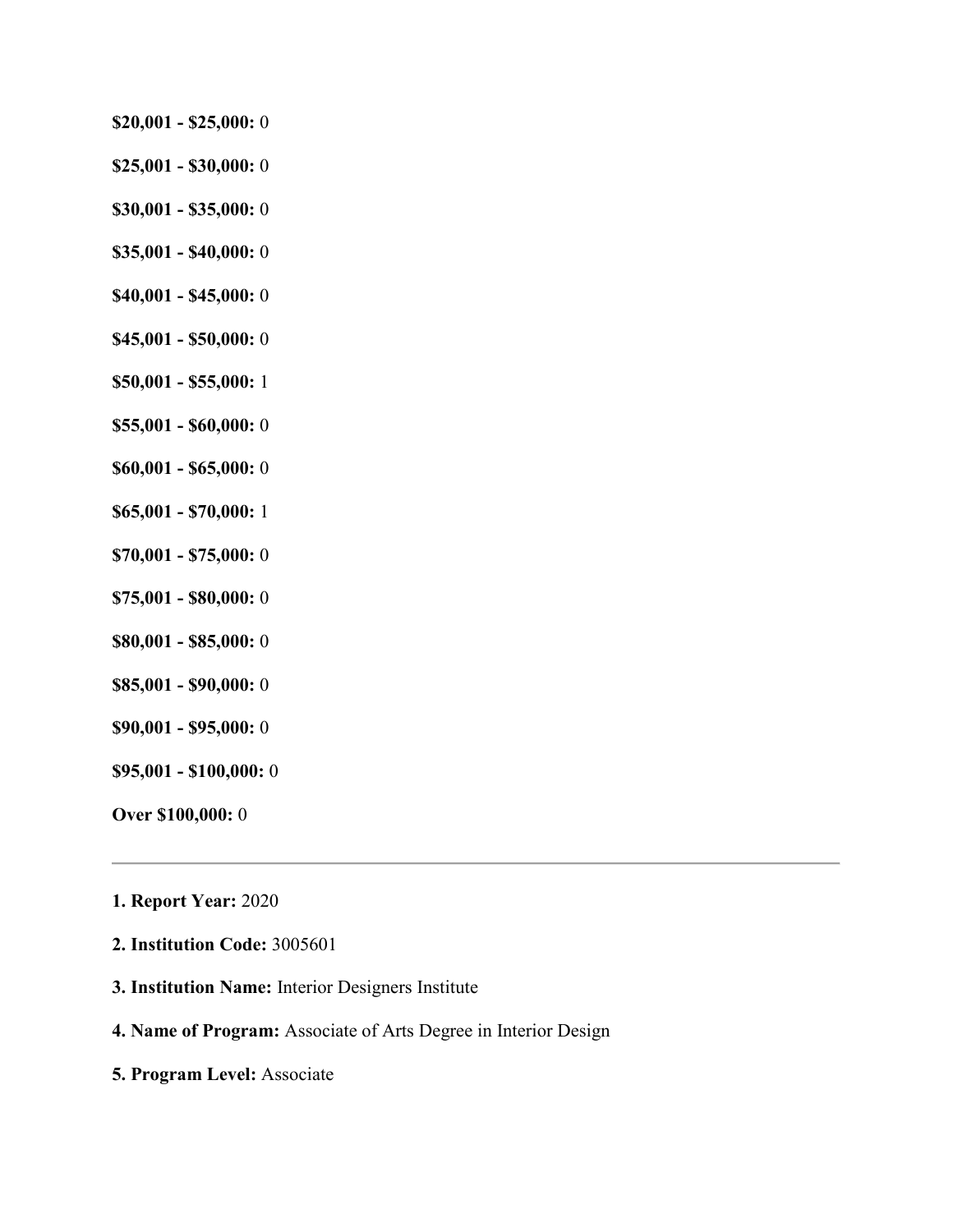**6. Select the Classification of Instructional Programs (CIP) Code that applies to this educational program:** Interior Design.

**7. Select all Standard Occupational Classification (SOC) Codes that apply to this program:** 27-1025 - Interior Designers27-1027 - Set and Exhibit Designers,

**8. Number of Degrees, Diplomas or Certificates Awarded:** 36

**9. Total Charges for this Program:** \$42,900.00

**10. The percentage of enrolled students in the reporting year receiving federal student loans to pay for this program:** 49

**11. The percentage of graduates in the reporting year who took out federal student loans to pay for this program:** 53

**12. Number of Students Who Began the Program:** 36

**13. Number of Students Available for Graduation:** 36

**14. Number of On-time Graduates:** 36

**15. Completion Rate:** 100

**16. 150% Graduates?:** N/A

**17. 150% Completion Rate:** N/A

**18. Is the above data taken from the Integrated Postsecondary Education Data System (IPEDS) of the United States Department of Education?:** No

**19. Graduates Available for Employment:** 21

**20. Graduates Employed in the Field:** 16

**21. Placement Rate:** 76.19

**22. Graduates employed in the field**

**22a. 20 to 29 hours per week:** 1

**22b. at least 30 hours per week:** 15

**23. Indicate the number of graduates employed**

**23a. In a single position in the field of study:** 16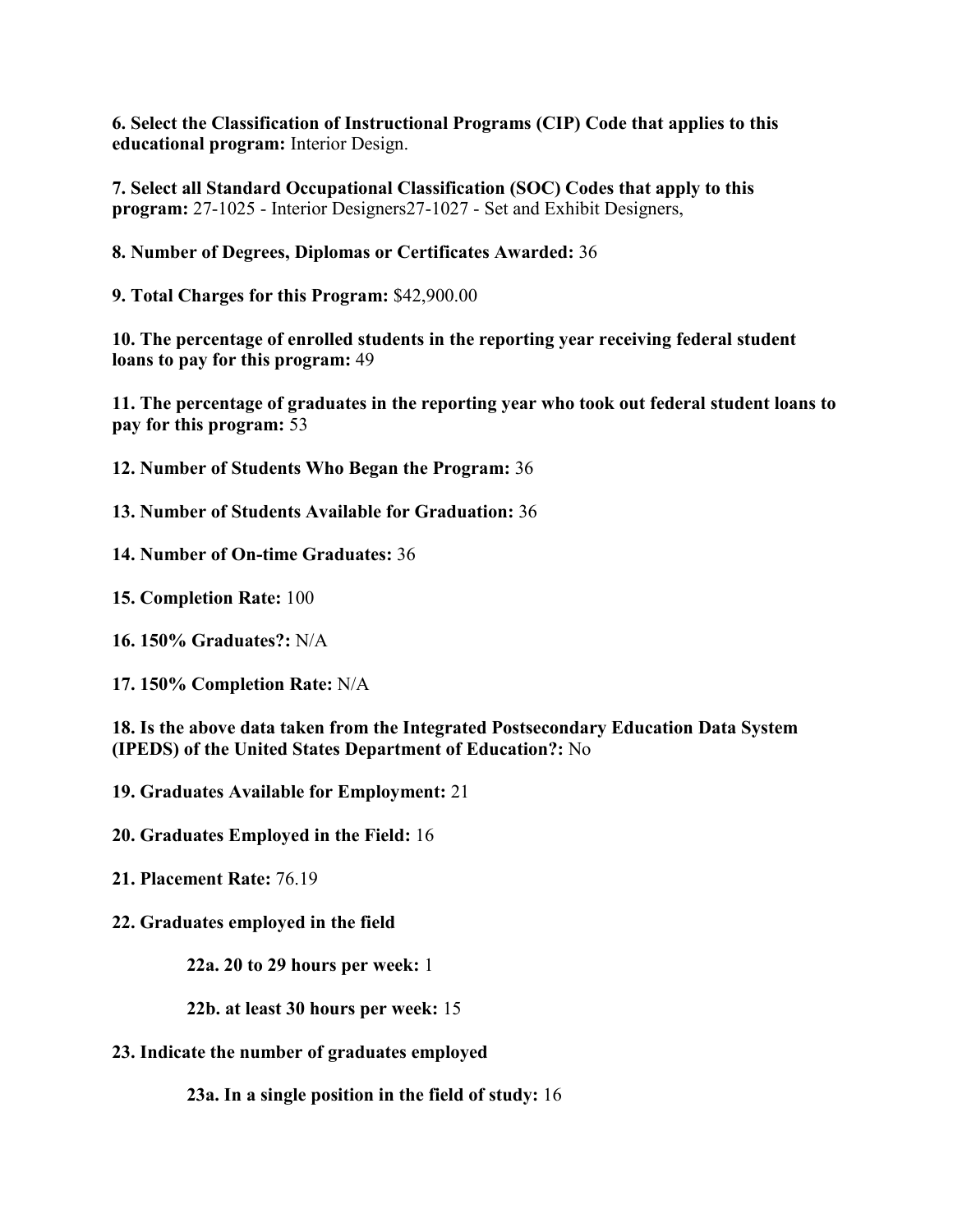**23b. In concurrent aggregated positions in the field of study (2 or more positions at the same time):** 0

**23c. Freelance/self-employed:** 6

**23d. By the institution or an employer owned by the institution, or an employer who shares ownership with the institution:** 0

**24. Does this "Program" lead to a certificate or degree related to one or more of the following allied health professionals that requires clinical training?:** No

**26. Does this educational program lead to an occupation that requires State licensing?** No

**43. Graduates Available for Employment:** 21

**44. Graduates Employed in the Field:** 16

**45. Graduates Employed in the Field Reported receiving the following Salary or Wage:**

**\$0 - \$5,000:** 0

- **\$5,001 - \$10,000:** 0
- **\$10,001 - \$15,000:** 0
- **\$15,001 - \$20,000:** 0
- **\$20,001 - \$25,000:** 0
- **\$25,001 - \$30,000:** 0
- **\$30,001 - \$35,000:** 0
- **\$35,001 - \$40,000:** 0
- **\$40,001 - \$45,000:** 0
- **\$45,001 - \$50,000:** 0
- **\$50,001 - \$55,000:** 1
- **\$55,001 - \$60,000:** 0
- **\$60,001 - \$65,000:** 0
- **\$65,001 - \$70,000:** 0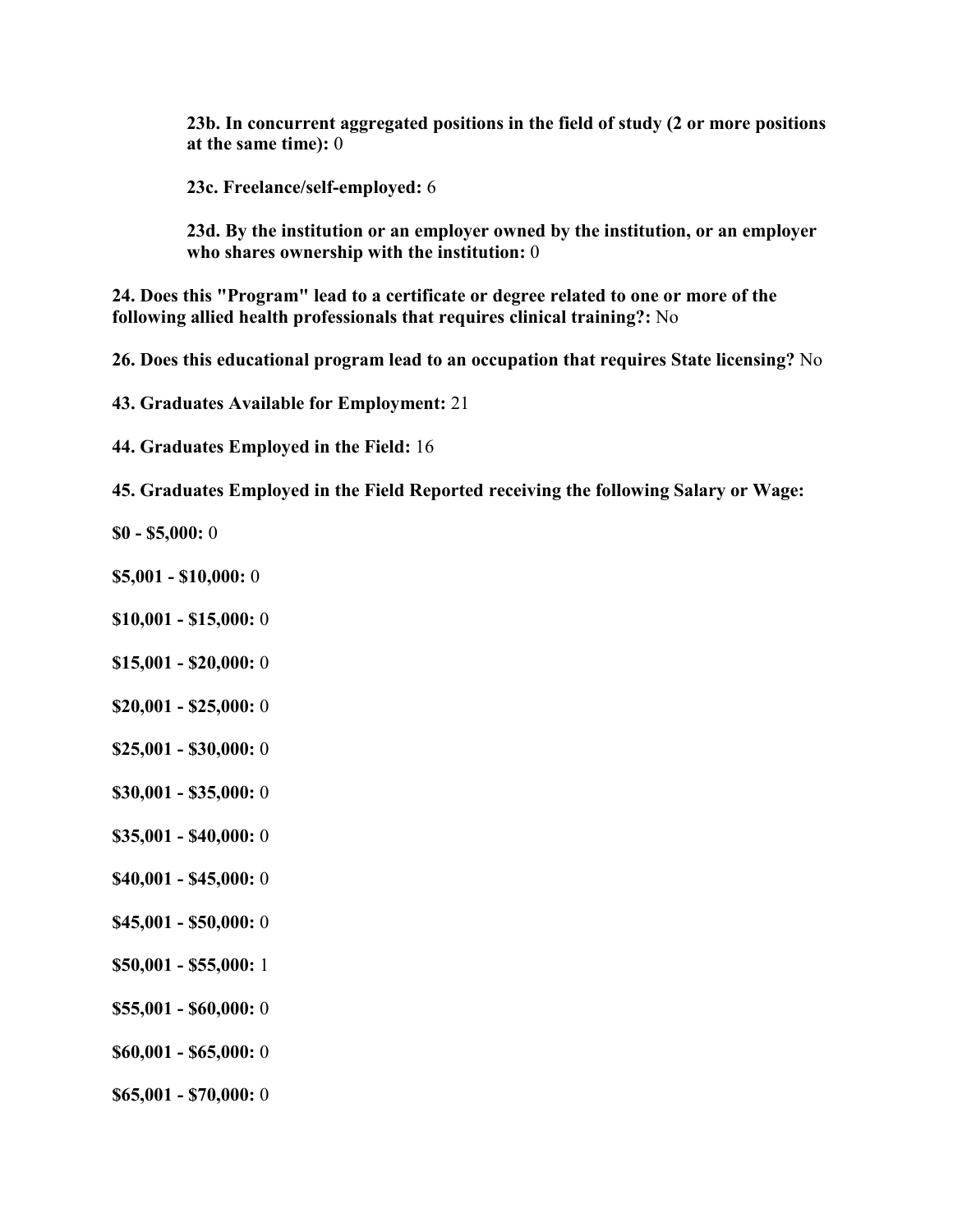- **\$70,001 - \$75,000:** 0
- **\$75,001 - \$80,000:** 0
- **\$80,001 - \$85,000:** 1
- **\$85,001 - \$90,000:** 0
- **\$90,001 - \$95,000:** 0
- **\$95,001 - \$100,000:** 0

**Over \$100,000:** 0

- **1. Report Year:** 2020
- **2. Institution Code:** 3005601
- **3. Institution Name:** Interior Designers Institute
- **4. Name of Program:** Bachelor of Arts Degree in Interior Design
- **5. Program Level:** Bachelor

**6. Select the Classification of Instructional Programs (CIP) Code that applies to this educational program:** Interior Design.

**7. Select all Standard Occupational Classification (SOC) Codes that apply to this program:** 17-3011 - Architectural and Civil Drafters27-1014 - Special Effects Artists and Animators, 27-1021 - Commercial and Industrial Designers, 27-1025 - Interior Designers, 27- 1027 - Set and Exhibit Designers,

#### **8. Number of Degrees, Diplomas or Certificates Awarded:** 15

**9. Total Charges for this Program:** \$23,350.00

**10. The percentage of enrolled students in the reporting year receiving federal student loans to pay for this program:** 47

**11. The percentage of graduates in the reporting year who took out federal student loans to pay for this program:** 20

**12. Number of Students Who Began the Program:** 15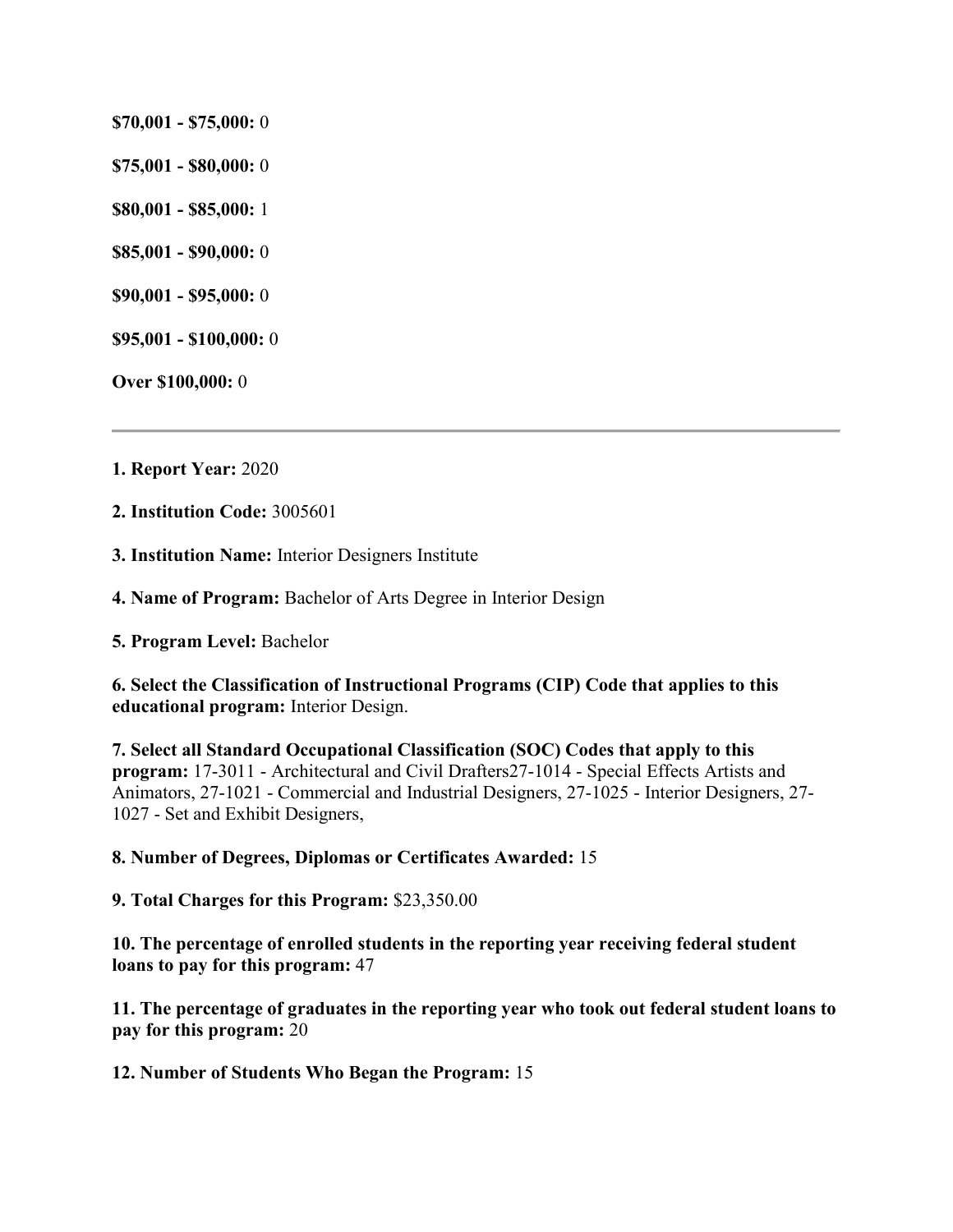**13. Number of Students Available for Graduation:** 15

- **14. Number of On-time Graduates:** 15
- **15. Completion Rate:** 100
- **16. 150% Graduates?:** N/A
- **17. 150% Completion Rate:** N/A

**18. Is the above data taken from the Integrated Postsecondary Education Data System (IPEDS) of the United States Department of Education?:** No

- **19. Graduates Available for Employment:** 13
- **20. Graduates Employed in the Field:** 11
- **21. Placement Rate:** 84.62
- **22. Graduates employed in the field**

**22a. 20 to 29 hours per week:** 0

**22b. at least 30 hours per week:** 11

**23. Indicate the number of graduates employed**

**23a. In a single position in the field of study:** 11

**23b. In concurrent aggregated positions in the field of study (2 or more positions at the same time):** 0

**23c. Freelance/self-employed:** 2

**23d. By the institution or an employer owned by the institution, or an employer who shares ownership with the institution:** 0

**24. Does this "Program" lead to a certificate or degree related to one or more of the following allied health professionals that requires clinical training?:** No

**26. Does this educational program lead to an occupation that requires State licensing?** No

**43. Graduates Available for Employment:** 13

**44. Graduates Employed in the Field:** 11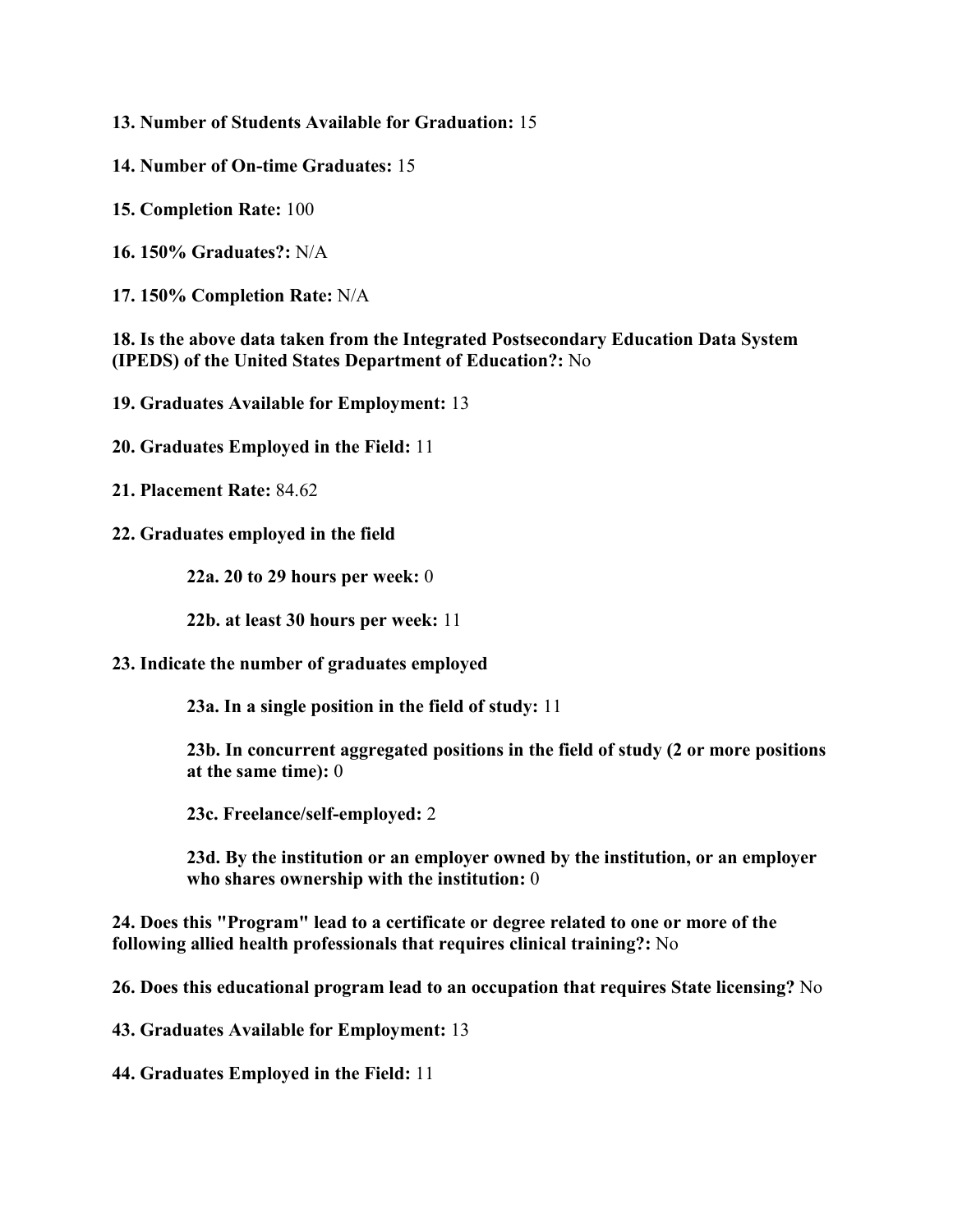## **45. Graduates Employed in the Field Reported receiving the following Salary or Wage:**

- **\$0 - \$5,000:** 0
- **\$5,001 - \$10,000:** 0
- **\$10,001 - \$15,000:** 0
- **\$15,001 - \$20,000:** 0
- **\$20,001 - \$25,000:** 0
- **\$25,001 - \$30,000:** 0
- **\$30,001 - \$35,000:** 0
- **\$35,001 - \$40,000:** 0
- **\$40,001 - \$45,000:** 0
- **\$45,001 - \$50,000:** 0
- **\$50,001 - \$55,000:** 0
- **\$55,001 - \$60,000:** 0
- **\$60,001 - \$65,000:** 0
- **\$65,001 - \$70,000:** 0
- **\$70,001 - \$75,000:** 0
- **\$75,001 - \$80,000:** 0
- **\$80,001 - \$85,000:** 0
- **\$85,001 - \$90,000:** 0
- **\$90,001 - \$95,000:** 0
- **\$95,001 - \$100,000:** 0
- **Over \$100,000:** 0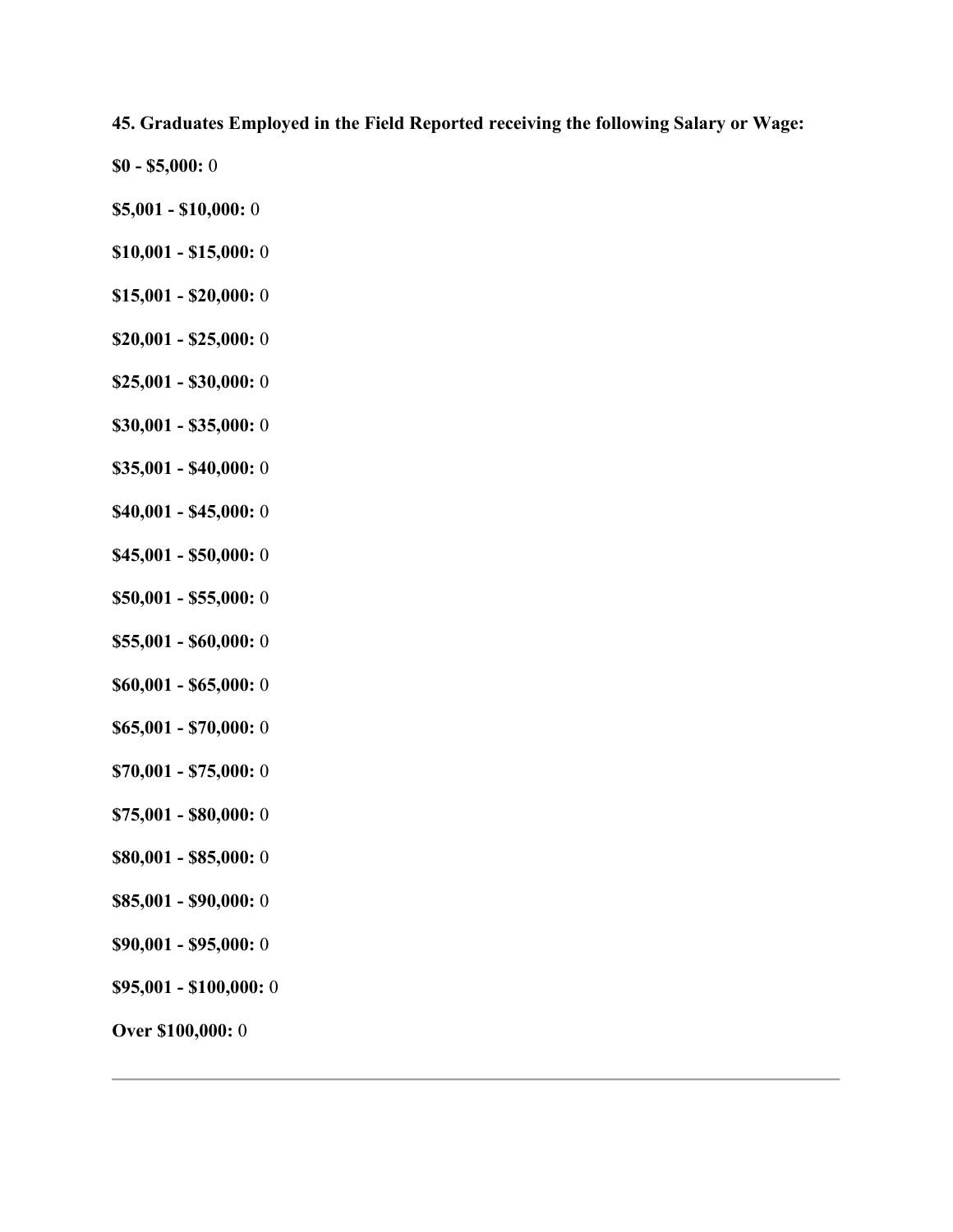**1. Report Year:** 2020

**2. Institution Code:** 3005601

**3. Institution Name:** Interior Designers Institute

**4. Name of Program:** Continuing Education Home Staging Course

**5. Program Level:** Diploma/Certificate

**6. Select the Classification of Instructional Programs (CIP) Code that applies to this educational program:** N/A

**7. Select all Standard Occupational Classification (SOC) Codes that apply to this program:** N/A

**8. Number of Degrees, Diplomas or Certificates Awarded:** 21

**9. Total Charges for this Program:** \$650.00

**10. The percentage of enrolled students in the reporting year receiving federal student loans to pay for this program:** 0

**11. The percentage of graduates in the reporting year who took out federal student loans to pay for this program:** 0

**12. Number of Students Who Began the Program:** 21

**13. Number of Students Available for Graduation:** 21

**14. Number of On-time Graduates:** 21

**15. Completion Rate:** 100

**16. 150% Graduates?:** N/A

**17. 150% Completion Rate:** N/A

**18. Is the above data taken from the Integrated Postsecondary Education Data System (IPEDS) of the United States Department of Education?:** No

**19. Graduates Available for Employment:** 0

**20. Graduates Employed in the Field:** 0

**21. Placement Rate:** N/A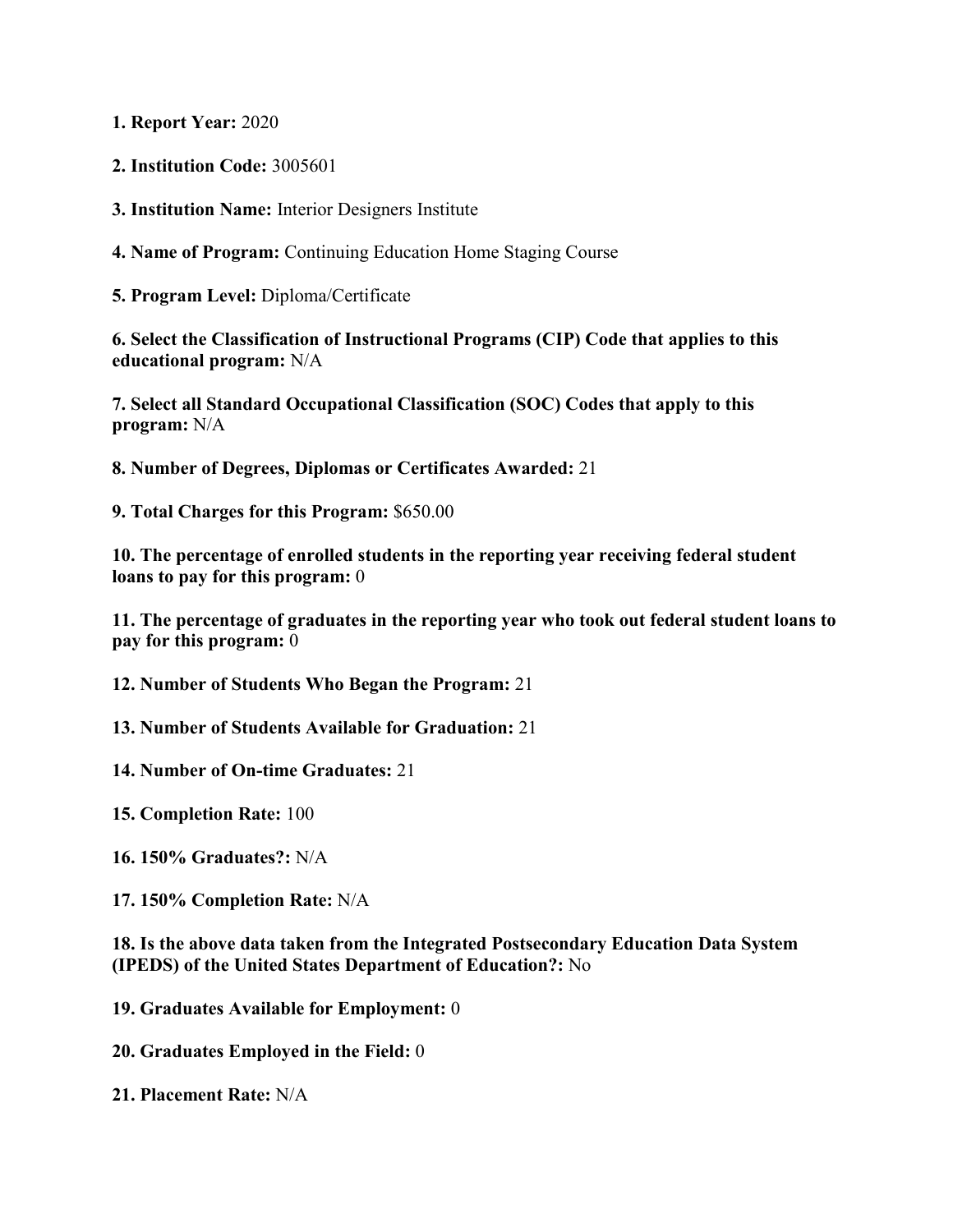#### **22. Graduates employed in the field**

**22a. 20 to 29 hours per week:** 0

**22b. at least 30 hours per week:** 0

#### **23. Indicate the number of graduates employed**

**23a. In a single position in the field of study:** 0

**23b. In concurrent aggregated positions in the field of study (2 or more positions at the same time):** 0

**23c. Freelance/self-employed:** 0

**23d. By the institution or an employer owned by the institution, or an employer who shares ownership with the institution:** 0

**24. Does this "Program" lead to a certificate or degree related to one or more of the following allied health professionals that requires clinical training?:** No

**26. Does this educational program lead to an occupation that requires State licensing?** No

**43. Graduates Available for Employment:** 0

**44. Graduates Employed in the Field:** 0

**45. Graduates Employed in the Field Reported receiving the following Salary or Wage:**

**\$0 - \$5,000:** 0

**\$5,001 - \$10,000:** 0

- **\$10,001 - \$15,000:** 0
- **\$15,001 - \$20,000:** 0
- **\$20,001 - \$25,000:** 0
- **\$25,001 - \$30,000:** 0
- **\$30,001 - \$35,000:** 0
- **\$35,001 - \$40,000:** 0
- **\$40,001 - \$45,000:** 0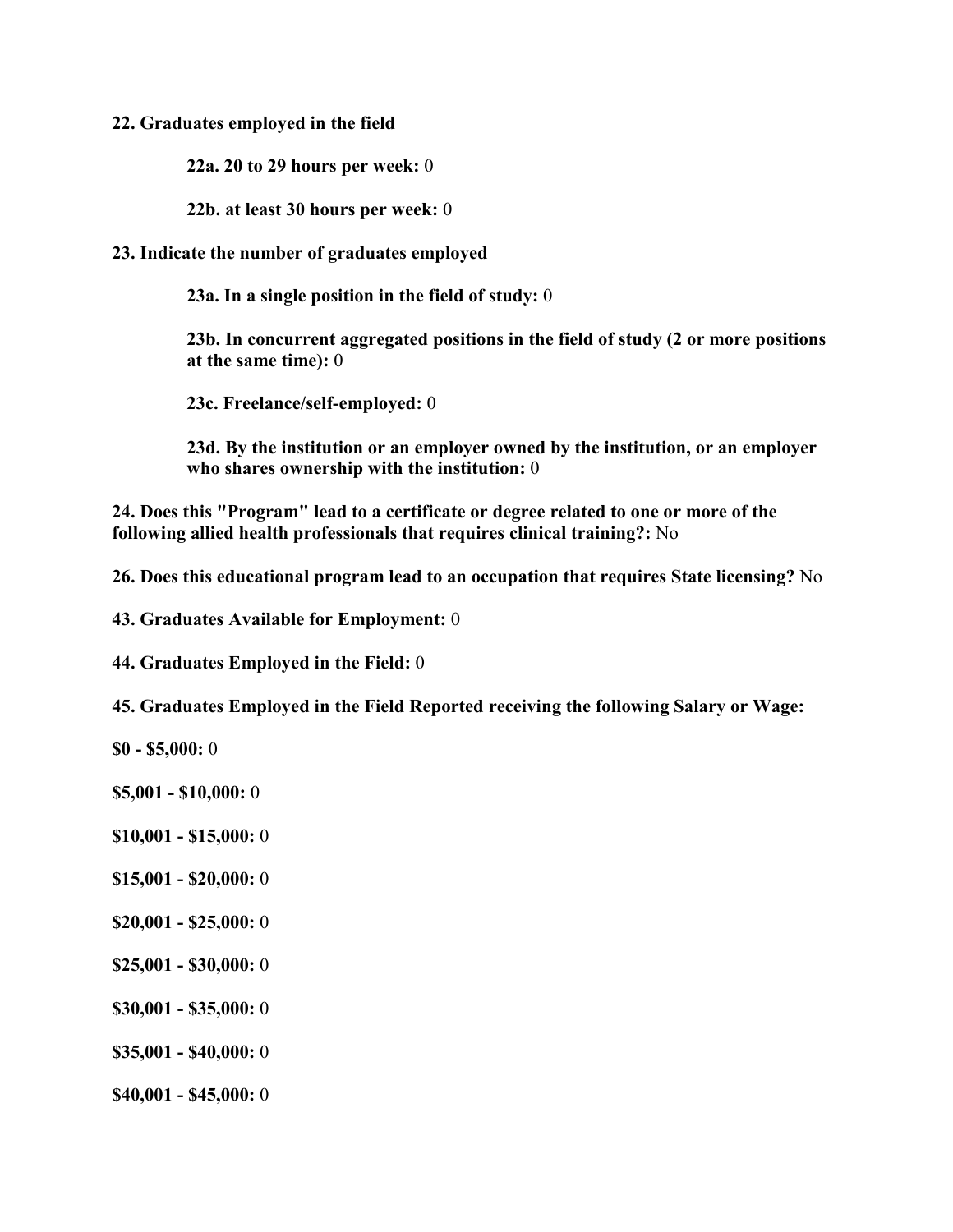- **\$45,001 - \$50,000:** 0
- **\$50,001 - \$55,000:** 0
- **\$55,001 - \$60,000:** 0
- **\$60,001 - \$65,000:** 0
- **\$65,001 - \$70,000:** 0
- **\$70,001 - \$75,000:** 0
- **\$75,001 - \$80,000:** 0
- **\$80,001 - \$85,000:** 0
- **\$85,001 - \$90,000:** 0
- **\$90,001 - \$95,000:** 0
- **\$95,001 - \$100,000:** 0
- **Over \$100,000:** 0

#### **1. Report Year:** 2020

- **2. Institution Code:** 3005601
- **3. Institution Name:** Interior Designers Institute
- **4. Name of Program:** Avocational Certificate Course in Interior Design
- **5. Program Level:** Diploma/Certificate

**6. Select the Classification of Instructional Programs (CIP) Code that applies to this educational program:** Interior Design.

**7. Select all Standard Occupational Classification (SOC) Codes that apply to this program:** N/A

- **8. Number of Degrees, Diplomas or Certificates Awarded:** 65
- **9. Total Charges for this Program:** \$3,030.00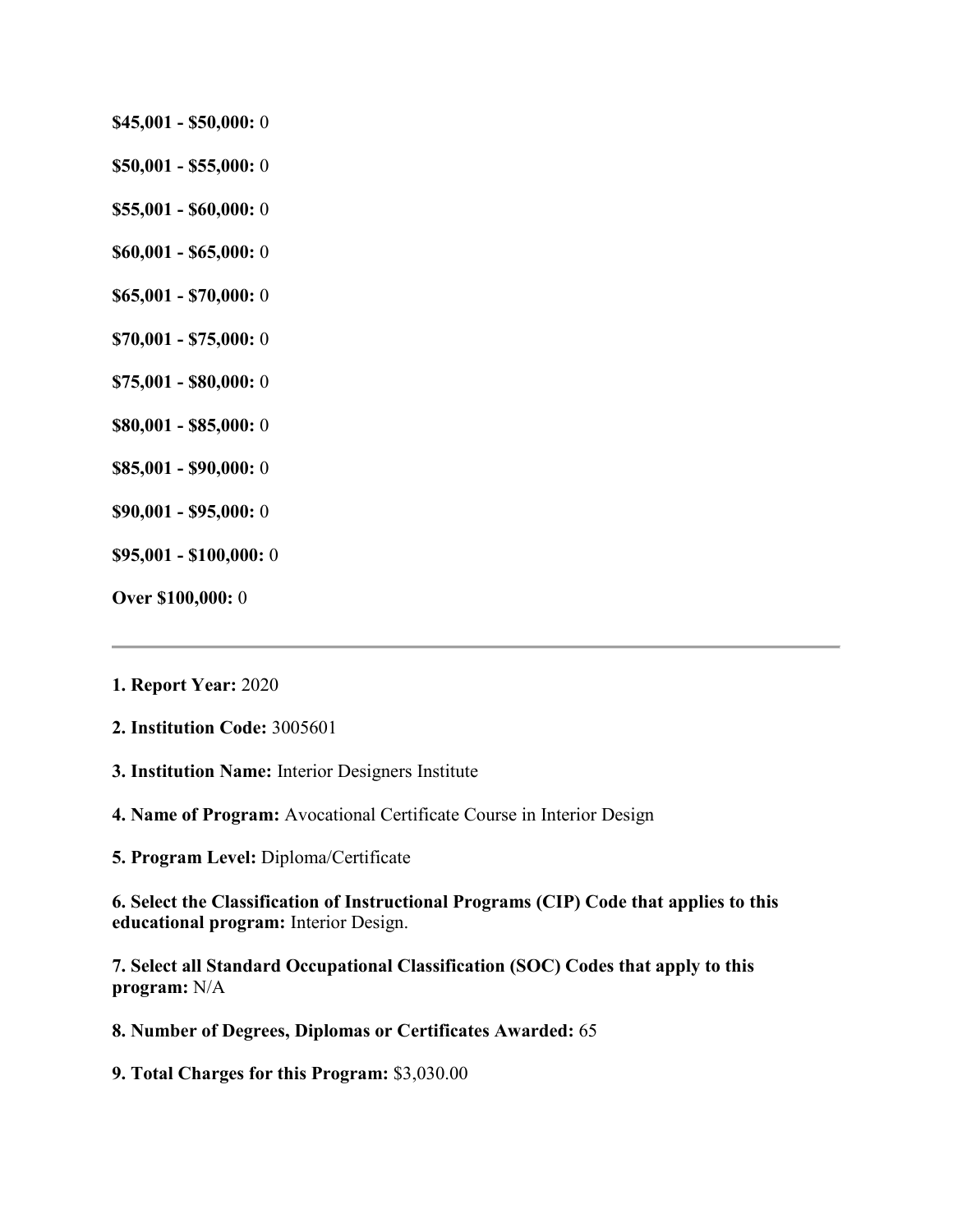**10. The percentage of enrolled students in the reporting year receiving federal student loans to pay for this program:** 0

**11. The percentage of graduates in the reporting year who took out federal student loans to pay for this program:** 0

- **12. Number of Students Who Began the Program:** 81
- **13. Number of Students Available for Graduation:** 81
- **14. Number of On-time Graduates:** 65
- **15. Completion Rate:** 80.25
- **16. 150% Graduates?:** N/A
- **17. 150% Completion Rate:** N/A

**18. Is the above data taken from the Integrated Postsecondary Education Data System (IPEDS) of the United States Department of Education?:** No

- **19. Graduates Available for Employment:** 0
- **20. Graduates Employed in the Field:** 0
- **21. Placement Rate:** N/A
- **22. Graduates employed in the field**
	- **22a. 20 to 29 hours per week:** 0
	- **22b. at least 30 hours per week:** 0
- **23. Indicate the number of graduates employed**

**23a. In a single position in the field of study:** 0

**23b. In concurrent aggregated positions in the field of study (2 or more positions at the same time):** 0

**23c. Freelance/self-employed:** 0

**23d. By the institution or an employer owned by the institution, or an employer who shares ownership with the institution:** 0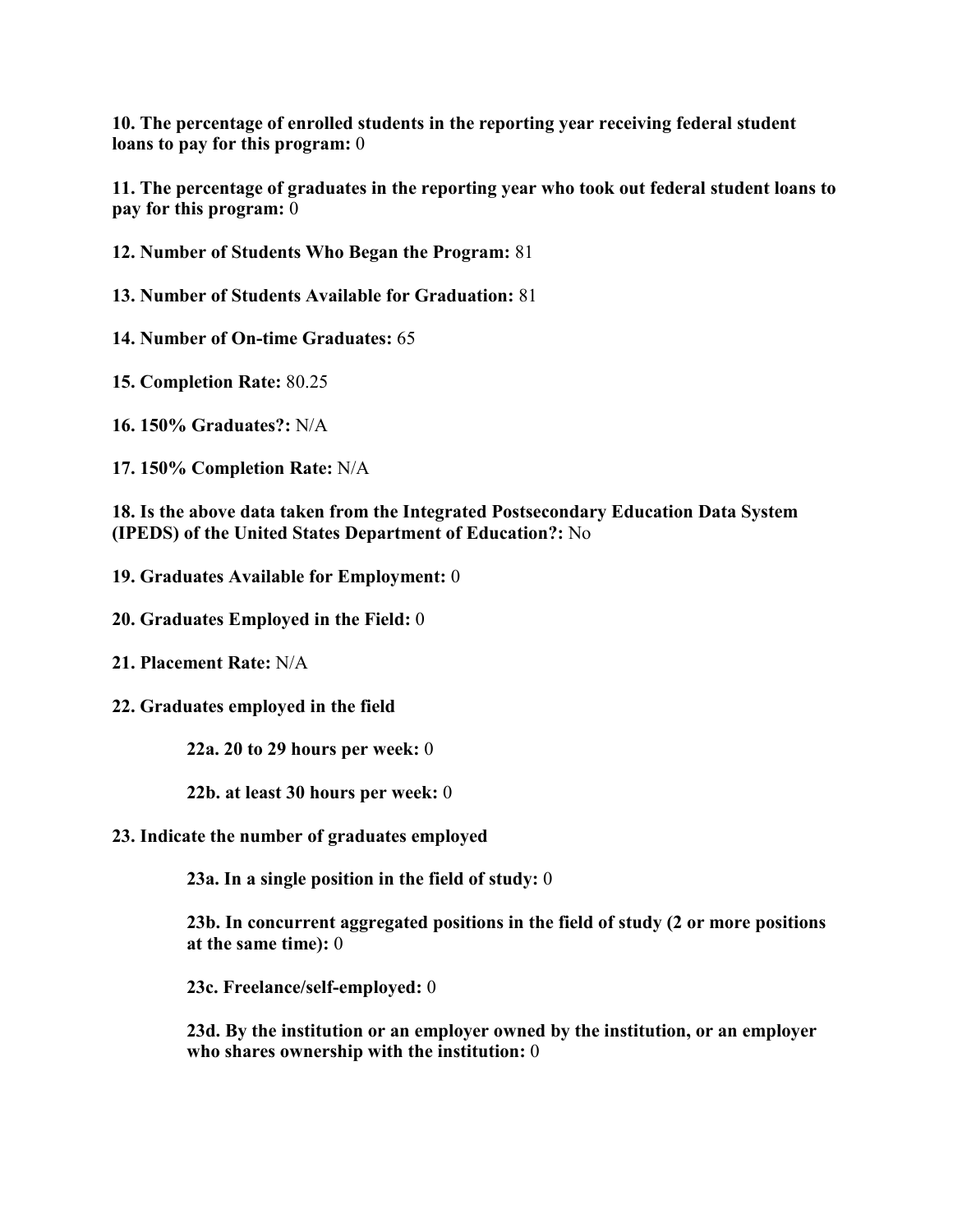**24. Does this "Program" lead to a certificate or degree related to one or more of the following allied health professionals that requires clinical training?:** No

**26. Does this educational program lead to an occupation that requires State licensing?** No

**43. Graduates Available for Employment:** 0

**44. Graduates Employed in the Field:** 0

**45. Graduates Employed in the Field Reported receiving the following Salary or Wage:**

- **\$0 - \$5,000:** 0
- **\$5,001 - \$10,000:** 0
- **\$10,001 - \$15,000:** 0
- **\$15,001 - \$20,000:** 0
- **\$20,001 - \$25,000:** 0
- **\$25,001 - \$30,000:** 0
- **\$30,001 - \$35,000:** 0
- **\$35,001 - \$40,000:** 0
- **\$40,001 - \$45,000:** 0
- **\$45,001 - \$50,000:** 0
- **\$50,001 - \$55,000:** 0
- **\$55,001 - \$60,000:** 0
- **\$60,001 - \$65,000:** 0
- **\$65,001 - \$70,000:** 0
- **\$70,001 - \$75,000:** 0
- **\$75,001 - \$80,000:** 0
- **\$80,001 - \$85,000:** 0
- **\$85,001 - \$90,000:** 0